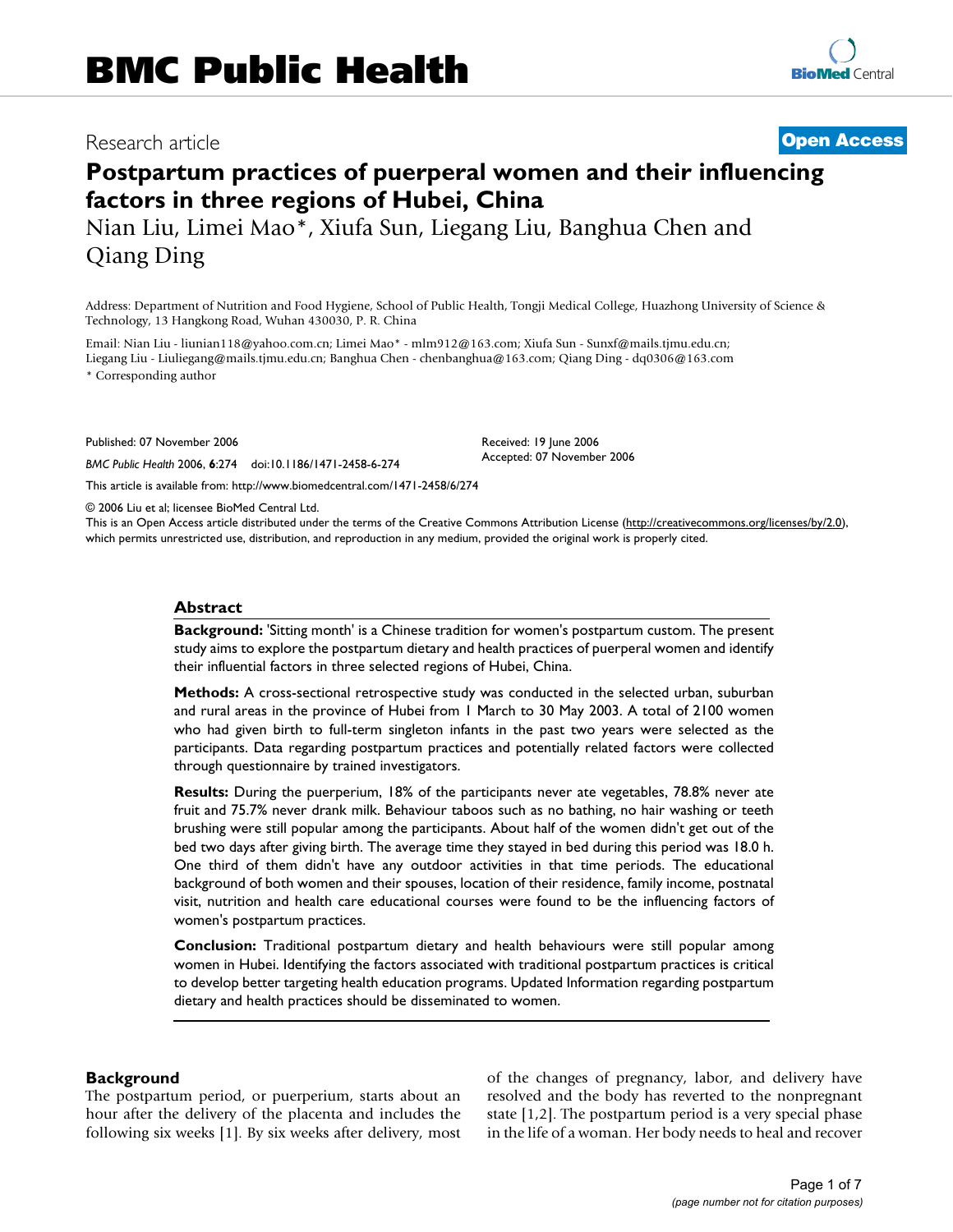from pregnancy and childbirth. A good postpartum care and well balanced diet during puerperal period is very important for the health of a woman.

According to Chinese traditions, the first 30 or 40 days postpartum is recognized as a special time period for behaviour restrictions and a state for convalescence. This period is called 'sitting month' or 'doing the month'. Based on Chinese traditional medicine, postpartum women are in a 'weak' state because of 'Qi' deficiency and blood loss [3]. Their body can be easily attacked by 'heat' or 'cold ', which may cause some health problems like dizziness, headache, backache and arthragia in the month or in later years. Therefore, Chinese women are advised to follow a specific set of food choices and health care practices. For example, the puerperal women should stay inside and not go outdoors; all windows in the room should be sealed well to avoid wind. Bathing and hair washing should be restricted to prevent possible headache and body pain in later years. Foods such as fruits, vegetables, soybean products and cold drinks which are considered 'cold' should be avoided [4,5]. In contrast, foods such as brown sugar, fish, chicken and pig's trotter which are considered 'hot' should be encouraged [5]. It is believed that if a woman does not observe these restrictions, she may suffer a poor health at her later life. These traditional postnatal believes and practices are often passed down from senior females in the family to the younger generations [4].

The postpartum dietary and lifestyle habits vary greatly among different countries and cultures [4,7-9]. In western countries, instead of restrictions, women are encouraged to eat a well-balanced diet from all food categories and start physical exercises during this period [1,6]. In the past few decades, China experiences fast economic growth and cultural changes as well. The traditional postpartum practices face the challenges from western culture. Despite a few studies done on the postpartum practices in north China [10-13], there was no such one in Hubei. Furthermore, none of the previous study had tried to identify the influential factors of puerperal practices. The purpose of this research aimed to study the prevalence of postpartum practices and identify correlated biological and social factors during the puerperium in Hubei, China. We believe that this study will provide insightful information for health care policy makers, social workers and health care providers to develop better strategies on health education programs.

## **Methods**

#### *Study sites and participants*

A cross- sectional retrospective survey of postpartum practices during the puerperium was conducted in the central part of China from 1 March to 30 May 2003. The study was carried out in Hubei, a province with 60 million residents and the economic development was at middle level among all provinces in China. People's life styles varied considerably between metropolitan and rural areas. The rural areas remain underdeveloped economically and reserved culturally. Thus three regions representing urban, suburban and rural areas, respectively, have been selected. A total of 2100 women who had given birth to full-term singleton infants in the previous two years were chosen as the participants by cluster-stratified sampling. The study protocol was approved by the local health Department and the Institutional Review Board of Tongji Medical College, China. The study was fully explained to the participants before they could give their consent to participate.

#### *Data collection*

After obtaining informed consent, the interviewer administered a pre-tested questionnaire that collected historical data on social-demographic characters, obstetric history, physical activity, dietary and health behaviours during the puerperium. A retrospective food frequency questionnaire was also performed to collect information on dietary intake during this period. The questionnaire consisted of 16 food categories. The participants were asked to recall the frequency and approximately the amount of food consumed over the puerperal period. Food quantities were estimated in grams and milliliters. Cups, bowls and spoons were used to help recalling and measuring foods. The frequency of consuming a particular type of food was recorded on a daily, weekly or monthly basis (times/day, times/week, times/month). The interviewers were health professionals from local maternal and child health clinics, who were intensively trained by our research team.

#### *Statistical analysis*

Using the food frequency data, the overall amount of a particular type of food consumed during the puerperium was calculated and converted as mean daily intake. All statistical analyses were performed using SAS 8.1 statistical software package. Frequency distributions were used to describe characteristics of women with respect to demographics, dietary and health behaviours. A series of multiple logistic regression analyses were performed to estimate the effects of various influencing factors on specific dietary or health behaviours. In the multivariable logistic regression model, all potential influencing factors were initially included into the models. Stepwise regression procedures were used to determine which factors were most strongly correlated with the outcomes of interests. Only the variables that had a significant relationship with the response variables at the *P* < 0.05 level were then entered as independent variables to be included in each final regression model. The criterion for removal in the regression analysis was  $P > 0.1$ . The following variables were considered potential independent variables: age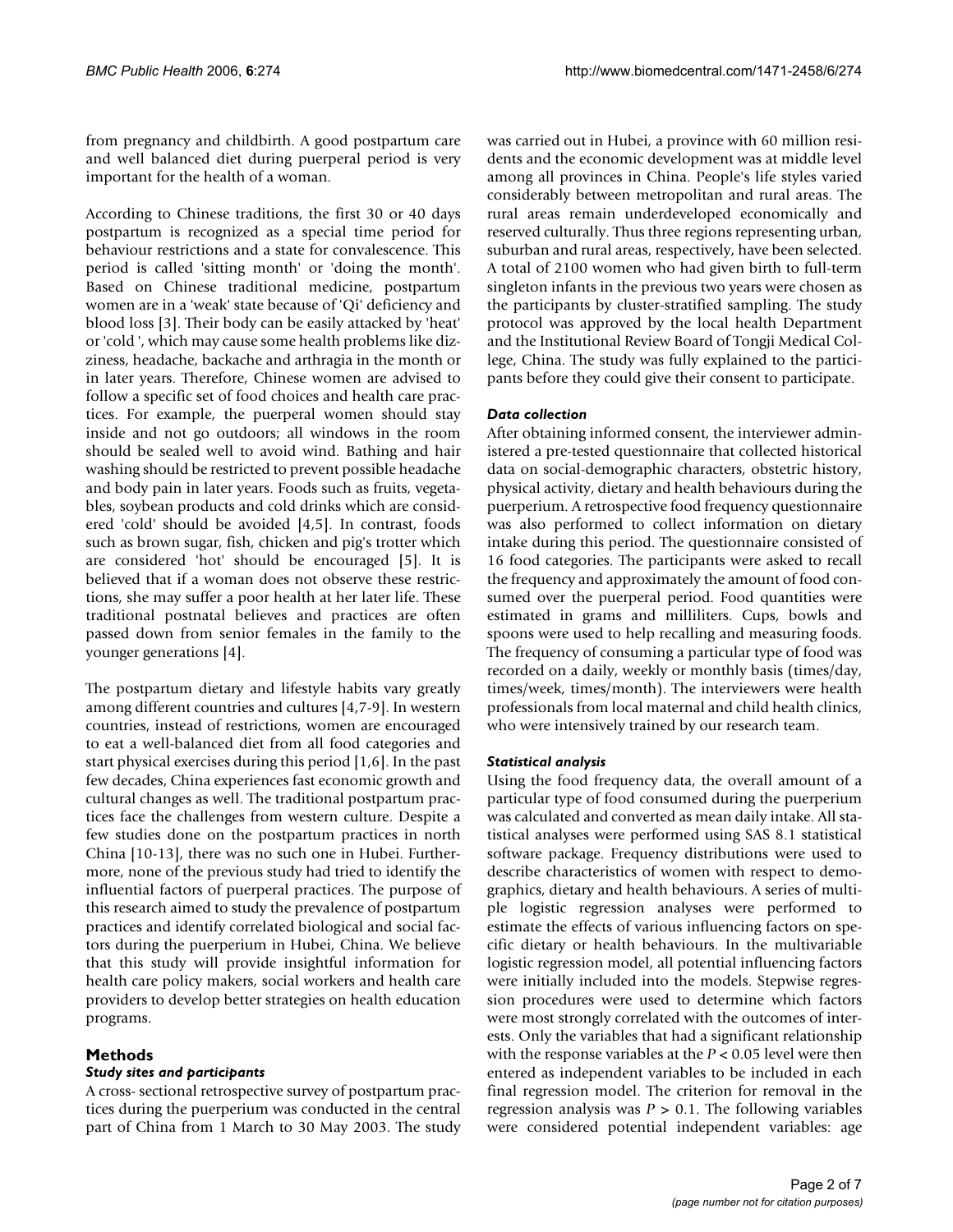(continuous), parity  $(0 = \text{primipara}, 1 = \text{multipara})$ , woman's education level (1 = primary school and lower,  $2 =$  middle school,  $3 =$  high school,  $4 =$  college or higher), husband's education level (1 = primary school and lower,  $2 =$  middle school,  $3 =$  high school,  $4 =$  college or higher), urban (0 = no, 1 = yes), suburban (0 = no, 1 = yes), rural  $(0 = no, 1 = yes)$ , annual family income per capita (continuous), attending nutrition education courses  $(0 = no, 1)$  $=$  yes), belief that vegetable and fruit are cold nature (0  $=$ no,  $1 = yes$ ), delivery ways (0 = vaginal delivery,  $1 = cesar$ ean delivery), serious obstetric complications ( $0 = no$ ,  $1 =$ yes), dietary arrangement (0 = somebody else, 1 = mother or mother-in-law), prenatal examination  $(0 = no, 1 = yes)$ , postnatal visit  $(0 = no, 1 = yes)$ , attending health care education courses  $(0 = no, 1 = yes)$ .

#### **Results**

#### *Characteristics of the participants*

Of 2100 women recruited, a total of 1975 completed the questionnaire (638 in the urban, 627 in the suburban and 710 in the rural area), with response rate of 94.1%. The

**Table 1: Characters of the participants (n = 1975)**

age range of the samples was from 18 to 44 years, with a mean age of  $26.8 \pm 3.6$  years. The annual family income per capita was 5178.8 Yuan in the city, 2623.2 Yuan in the suburb and 1798.5 Yuan in the rural. Most of the women were primiparous. Other characteristics of the participants are shown in Table 1.

#### *Dietary behaviours*

#### *Prevalence of dietary behaviours*

During the puerperium, foods that women most frequently consumed were: egg, brown sugar, carassius fish, poultry, pig's trotter and rice wine etc. Spicy, raw and cold foods were strictly restricted for them. 77.9% of the participants believed that cold foods are prohibited, such as fruit, cold drinks, vegetables and cooling foods. The daily intakes of food items consumed by the participants during the puerperium are summarized in Table 2. They consumed abundant eggs, fish, poultry and meats, but the consumption of fruit, vegetables and milk were not enough. Of all the participants, 18.0% never ate vegetables, 78.8% never ate fruit and 75.7% never drank milk.

|                            | Urban ( $n = 637$ ) |      | Suburban ( $n = 628$ ) |      | Rural ( $n = 710$ ) |             | Total ( $n = 1975$ ) |       |
|----------------------------|---------------------|------|------------------------|------|---------------------|-------------|----------------------|-------|
|                            | n                   | %    | n                      | %    | n.                  | %           | n.                   | %     |
| Age (years)                |                     |      |                        |      |                     |             |                      |       |
| < 25                       | 157                 | 24.7 | 204                    | 32.5 | 216                 | 30.4        | 577                  | 29.2  |
| $25 - 30$                  | 364                 | 57.1 | 329                    | 52.4 | 291                 | 41.0        | 984                  | 49.8  |
| > 30                       | 116                 | 18.2 | 95                     | 15.1 | 203                 | 28.6        | 414                  | 21.0  |
| <b>Education</b>           |                     |      |                        |      |                     |             |                      |       |
| Primary school and lower   | 22                  | 3.5  | 30                     | 4.8  | 288                 | 40.6        | 340                  | 17.2  |
| Middle school              | 214                 | 33.6 | 365                    | 58.1 | 400                 | 56.3        | 979                  | 49.6  |
| High school                | 223                 | 35.0 | 165                    | 26.3 | 22                  | 3.1         | 410                  | 20.8  |
| College and above          | 178                 | 27.9 | 68                     | 10.8 | 0                   | 0           | 246                  | 12.5  |
| <b>Husband's education</b> |                     |      |                        |      |                     |             |                      |       |
| Primary school and lower   | 9                   | 1.4  | 21                     | 3.3  | 113                 | 15.9        | 143                  | 7.2   |
| Middle school              | 183                 | 28.7 | 360                    | 57.3 | 515                 | 72.5        | 1058                 | 53.6  |
| High school                | 218                 | 34.2 | 166                    | 26.4 | 81                  | 11.4        | 465                  | 23.5  |
| College and above          | 227                 | 35.6 | 81                     | 12.9 |                     | 0.1         | 309                  | 15.7  |
| Occupation                 |                     |      |                        |      |                     |             |                      |       |
| Laborer                    | 136                 | 21.4 | 122                    | 19.4 | $\overline{7}$      | 1.0         | 265                  | 13.4  |
| Farmer                     | 33                  | 5.2  | 186                    | 29.6 | 689                 | 97.0        | 908                  | 46.0  |
| Technical                  | 62                  | 9.8  | 63                     | 10.0 | 3                   | 0.4         | 128                  | 6.5   |
| Government official        | 57                  | 8.7  | 8                      | 1.3  | 0                   | $\mathbf 0$ | 65                   | 3.3   |
| Trader                     | 69                  | 10.9 | 18                     | 2.9  |                     | 0.1         | 88                   | 4.5   |
| House duty                 | 279                 | 43.9 | 231                    | 36.8 | 10                  | 1.4         | 520                  | 26.3  |
| Parity                     |                     |      |                        |      |                     |             |                      |       |
| Primiparous                | 591                 | 92.8 | 567                    | 90.3 | 482                 | 67.9        | 1640                 | 83.0  |
| Multiparous                | 46                  | 7.22 | 61                     | 9.71 | 228                 | 32.12       | 335                  | 16.96 |
| Delivery way               |                     |      |                        |      |                     |             |                      |       |
| Cesarean section           | 334                 | 52.4 | 239                    | 38.1 | 74                  | 10.4        | 647                  | 32.8  |
| Vaginal delivery           | 303                 | 47.6 | 389                    | 61.9 | 636                 | 89.6        | 1328                 | 67.2  |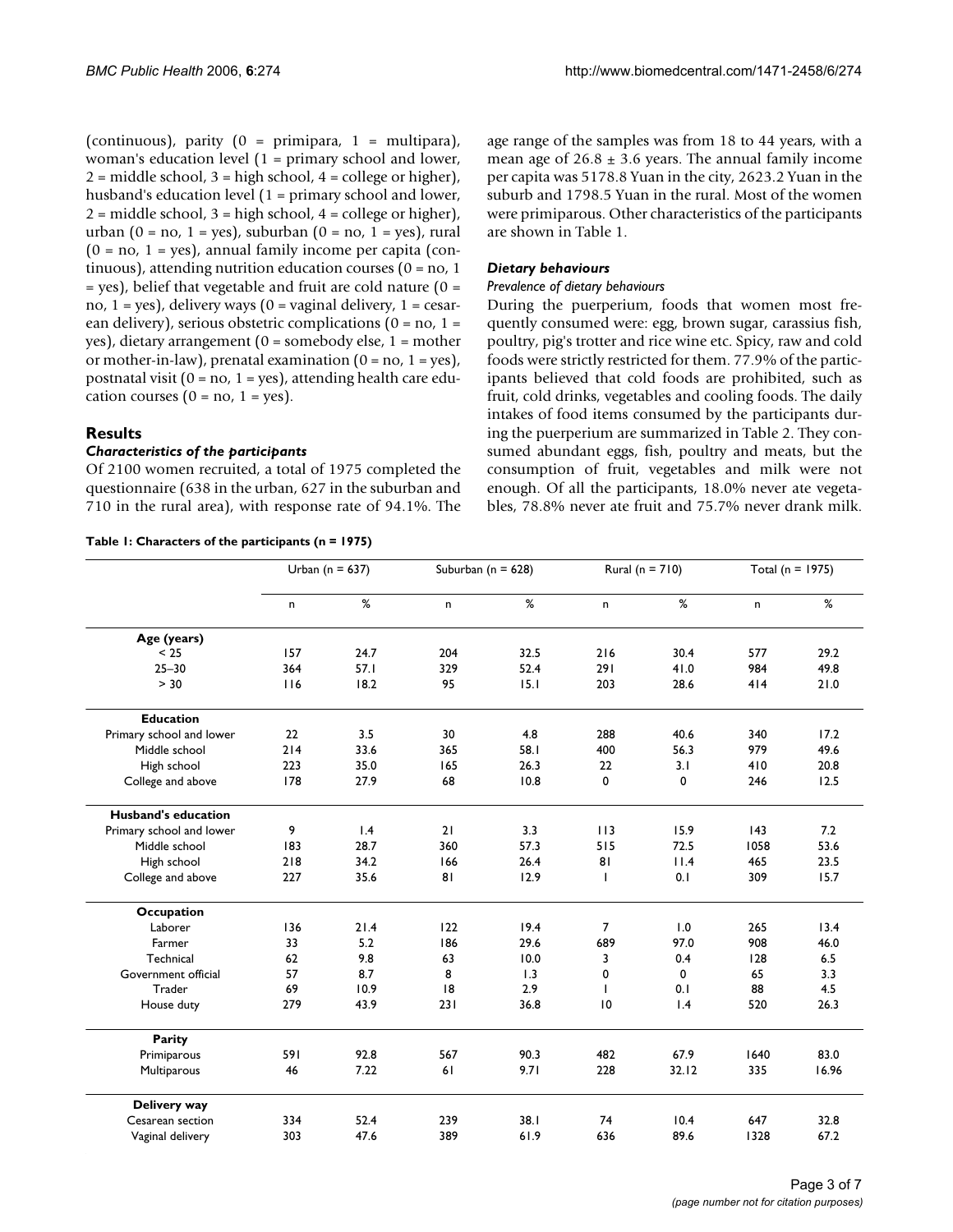Urban participants consumed significantly more fruit and milk than their rural counterparts. The consumption of sugar was excessive (mainly brown sugar), especially women in the rural area. Women residing in rural area consumed more vegetables than those who living in city.

74.6% of the women's diets were arranged by their mothers or mothers-in-law. 41.9% of the women returned to regular diets from the second month after giving birth. 55.9% of the participants (73.2% in the urban, 61.5% in the suburban and 35.6% in the rural area) had attended various kinds of nutrition courses during pregnancy.

#### *Influencing factors of specific dietary behaviours*

In the multiple logistic regression analysis, the response variables were milk intake  $(0 = no, 1 = yes)$ , fruit intake  $(0$  $=$  no, 1 = yes) and vegetable intake (0 = no, 1 = yes). The results of the final models showed that living in countryside was the negative influencing factor of milk intake, whereas residing in city, attending nutrition education courses, having a higher education level and a higher family income was the positive influencing factors of milk intake. A decreased intake of fruit was correlated with living in rural area and believing that fruit was cold in nature; Living in urban area, a higher education level, a higher family income, attending nutrition education courses and having the knowledge that fruit intake is allowed while 'sitting month' increased the intake of fruit. Meal cooked by mother or mother in-law was negatively associated with vegetables intake; Residing in rural area, a higher education level of husband and having the knowledge that vegetables intake is allowed when 'sitting month' were positively associated with vegetable intake (Table 3).

#### *Health behaviours*

#### *Prevalence of health behaviours*

Women in these three areas still adhered to the traditional postpartum behaviour taboos to different degrees (Table 4). 25.2% of the women believed that they should stay inside and be protected from wind, otherwise it may cause illness. These traditional concepts mainly came from mother in-law (49.4%), mother (34.0%), books and magazines (16.5%), relatives (14.3), friends or colleagues  $(12.6\%)$ .

Of all the participants, 54.9% didn't get out of the bed two days after giving birth. The average time they stayed in bed during the puerperium was  $18.0 \pm 3.8$  h ( $16.3 \pm 4.2$  h in the city,  $18.5 \pm 3.3$  h in the suburb,  $19.0 \pm 3.0$  h in the rural). 53.7% of the women wore more clothes than usual to keep warm. 1.8% never got out of the bed except for basic needs. 32.7% never had outdoor activities. 80.0% never participated in physical exercises, only 3.8% exercised regularly (everyday or every week) during this period. 19.1% of the participants engaged in sexual intercourse within 30 days after giving birth. 18.7% initiated between 30  $\sim$  42 days after giving birth. 62.1% started after 42 days. The earliest sexual intercourse initiation among the participants was at the 10th day after delivery.

#### *Influencing factors of specific health behaviours*

In the multiple logistic regression analysis, the response variables were: getting up within two days after giving birth (0 = no, 1 = yes), doing physical exercises (0 = no, 1  $=$  yes), complying with traditional behaviour taboos (0  $=$ no,  $1 = yes$ ). The results showed that a higher education level of husband was the positive influencing factor for getting up within two days after giving birth, whereas living in rural area, delivering by cesarean section and having serious obstetric complication were found to be the negative influencing factors. Residing in the city, receiving a postpartum home visit by a health professional and having a higher education level were positively associated with doing physical exercises. An increased risk of complying with traditional behaviour taboos (never bathing, washing hair, brushing teeth, basking in the sunshine or ventilating the room) were found to be correlated with residing in the city and having serious obstetric complications; having a higher education level, receiving postnatal visits and attending postpartum health care education courses could decrease the risk of complying with traditional behaviour taboos (Table 5).

#### **Discussion**

The objective of the present study was to study the postpartum practices and their influencing factors during the puerperium. In the published reports, postpartum practices were studied with a small sample of women and in one area [5,11-13]; therefore, the results might not be representative. Unlike previous studies, the design of the cur-

**Table 2: Average foods intakes of women in the puerperium (g/per day)**

| Area            | <b>Cereals</b> | Eggs  | <b>Milk</b> | Meat, poultry Fish, shrimp Soybean |       |      | Vegetables | Leafy<br>vegetables | <b>Fruits</b> | <b>Nut</b> | Sugar |
|-----------------|----------------|-------|-------------|------------------------------------|-------|------|------------|---------------------|---------------|------------|-------|
| Urban           | 321.4          | 166.7 | 137.3       | 369.7                              | 131.0 | 36.2 | 193.5      | 48.5                | 50.4          | 9.0        | 26.2  |
| <b>Suburban</b> | 284.2          | 205.7 | 42.5        | 233.1                              | 120.4 | 13.6 | 186.2      | 40.3                | 31.0          | 2.4        | 59.5  |
| <b>Rural</b>    | 387.8          | 365.0 | 4.6         | 256.0                              | 67.6  | 46.4 | 424.2      | 222.8               | 7.0           | 0.1        | 81.3  |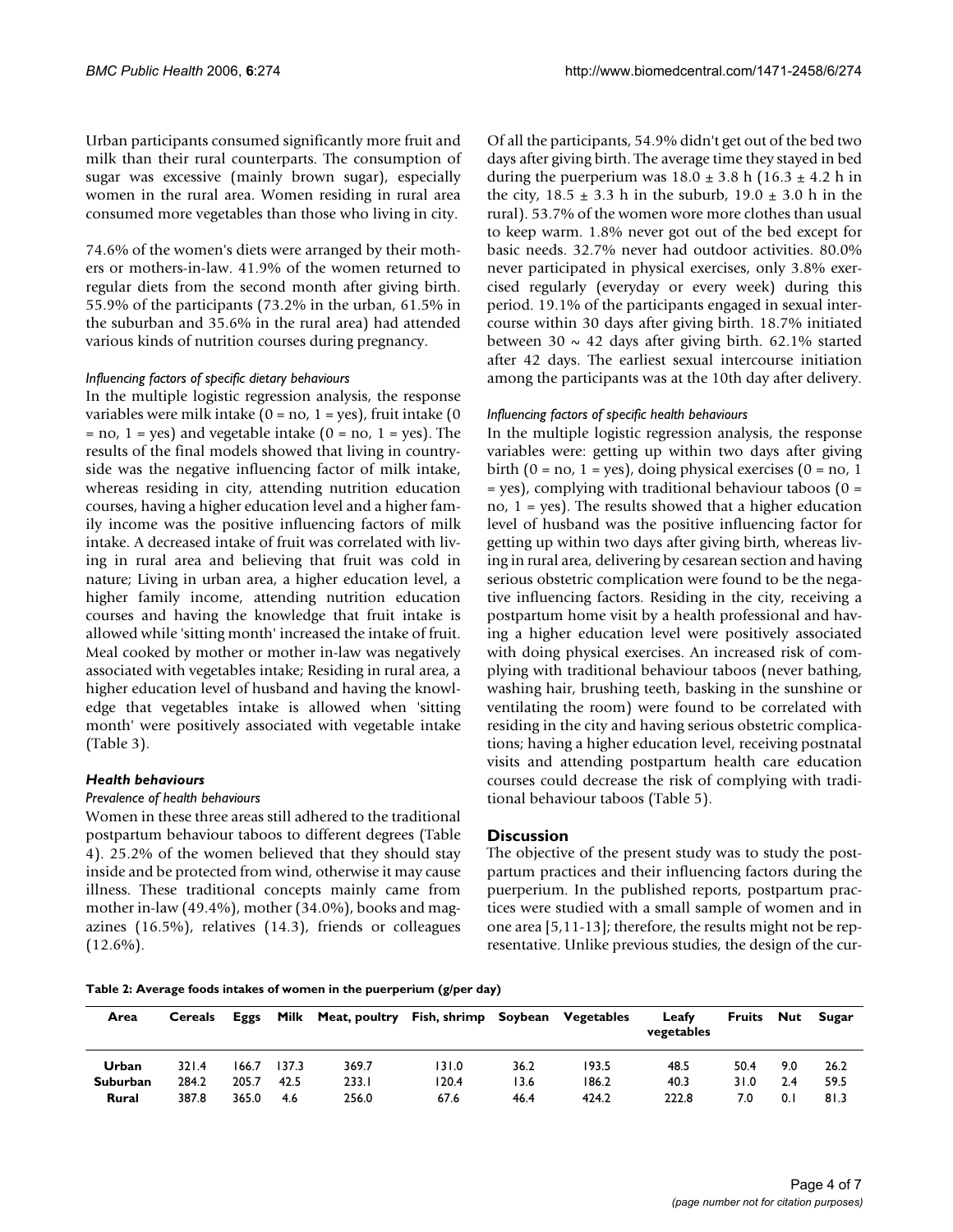| Response variables  | Independent variables*                                             | Estimate | Standard error | P value | Standardized<br>Estimate | OR.  | 95%CI         |
|---------------------|--------------------------------------------------------------------|----------|----------------|---------|--------------------------|------|---------------|
| <b>Milk intake</b>  | Location - rural                                                   | 1.342    | 0.225          | < 0.001 | 0.358                    | 3.83 | $2.46 - 5.95$ |
|                     | Location - urban                                                   | $-1.052$ | 0.143          | < 0.001 | $-0.270$                 | 0.35 | $0.26 - 0.46$ |
|                     | Woman's education level                                            | $-0.416$ | 0.069          | < 0.001 | $-0.255$                 | 0.66 | $0.58 - 0.76$ |
|                     | Family income                                                      | $-0.303$ | 0.072          | < 0.001 | $-0.148$                 | 0.74 | $0.64 - 0.85$ |
|                     | Attending nutrition education courses                              | $-0.467$ | 0.155          | 0.003   | $-0.115$                 | 0.63 | $0.46 - 0.85$ |
| <b>Fruit intake</b> | Attending nutrition education courses                              | $-0.781$ | 0.161          | < 0.001 | $-0.192$                 | 0.46 | $0.33 - 0.63$ |
|                     | Knowledge that fruits intake is allowed when<br>'sitting month'    | $-0.685$ | 0.134          | < 0.001 | $-0.188$                 | 0.50 | $0.39 - 0.66$ |
|                     | Location - rural                                                   | 0.601    | 0.182          | 0.001   | 0.161                    | 1.82 | $1.28 - 2.61$ |
|                     | Location - urban                                                   | $-0.551$ | 0.151          | < 0.001 | $-0.143$                 | 0.58 | $0.43 - 0.78$ |
|                     | Family income                                                      | $-0.237$ | 0.072          | 0.001   | $-0.116$                 | 0.79 | $0.69 - 0.91$ |
|                     | Belief that fruit are cold in nature                               | 0.368    | 0.127          | 0.004   | 0.101                    | 1.45 | $1.13 - 1.85$ |
|                     | Woman's education level                                            | $-0.141$ | 0.067          | 0.035   | $-0.087$                 | 0.87 | $0.76 - 0.99$ |
| Vegetable intake    | $Location - rural$                                                 | $-1.646$ | 0.101          | < 0.001 | $-0.443$                 | 0.19 | $0.16 - 0.24$ |
|                     | Knowledge that vegetable intake is allowed<br>when 'sitting month' | $-0.520$ | 0.086          | < 0.001 | $-0.143$                 | 0.59 | $0.50 - 0.70$ |
|                     | Diet arranged by mother or mother-in-law                           | 0.313    | 0.093          | 0.001   | 0.077                    | 1.37 | $1.14 - 1.64$ |
|                     | Husband's education level                                          | $-0.095$ | 0.046          | 0.037   | $-0.054$                 | 0.91 | $0.83 - 0.99$ |

#### **Table 3: Factors influencing milk, fruits and vegetables intake**

\*The independent variables above were selected by stepwise regression to enter into the final models. All potential independent variables were listed in the statistical analysis section.

rent study was unique, in which the participants were women who living in urban, suburban or rural areas; they represented diversified social-economical status, educational backgrounds and living situations of postpartum women.

The results of the dietary survey showed that the women consumed a variety of foods during the puerperium. This was in accordance with the contemporary nutrition principles. However, the consumption of meat, fish, poultry and eggs was excessive [14,15], especially in the rural area. The average daily consumption of egg was 365 g per person, and this was about seven times greater than the daily recommendation for Chinese [15]. Furthermore, of all the women, 18.0% never ate vegetables, 78.8% never ate fruit and 75.7% never drank milk during this period. This does not provide sufficient nutrients to meet the daily requirements of calcium, vitamin C and dietary fiber for postpartum women [14].

According to the results, the traditional behaviour taboos were still common among the participants. There was a lack of clear evidence that these behaviours are beneficial or harmful, but most of the participants complained that they were extremely uncomfortable because of not bathing, washing their hair or brushing their teeth for such a long period. Thus the life quality would be negatively influenced. More than half of the women stayed in bed for 2 days after giving birth. In the first postpartum month, they stayed in bed most of the day; nearly one third of them never had outdoor activities. These traditional postpartum behaviours would cause a series health problem like constipation [4], excessive weight gain [16] etc. Further prospective research should be carried out to explore

**Table 4: Behaviour taboos of women during the puerperium**

| Behaviour taboos     | Urban (n = $637$ ) |      | Suburban ( $n = 628$ ) |      |     | Rural ( $n = 710$ ) | Total (n = 1975) |      |  |
|----------------------|--------------------|------|------------------------|------|-----|---------------------|------------------|------|--|
|                      | n                  | %    | n                      | %    | n   | %                   | n                | %    |  |
| Ventilate the room   | 82                 | 12.9 | 79                     | 12.6 | 37  | 5.2                 | 198              | 10.0 |  |
| Bask in the sunshine | 215                | 33.8 | 164                    | 26.1 | 212 | 29.9                | 591              | 29.9 |  |
| Bath                 | 205                | 32.2 | 164                    | 26.1 | 114 | 16.1                | 483              | 24.5 |  |
| Wash hair            | 216                | 33.9 | 181                    | 28.8 | 241 | 33.9                | 638              | 32.3 |  |
| Brush teeth          | 87                 | 13.7 | 103                    | 16.4 | 73  | 10.3                | 263              | 13.3 |  |
| Feed colostrum       | 61                 | 9.6  | 65                     | 10.4 | 90  | 12.7                | 216              | 10.9 |  |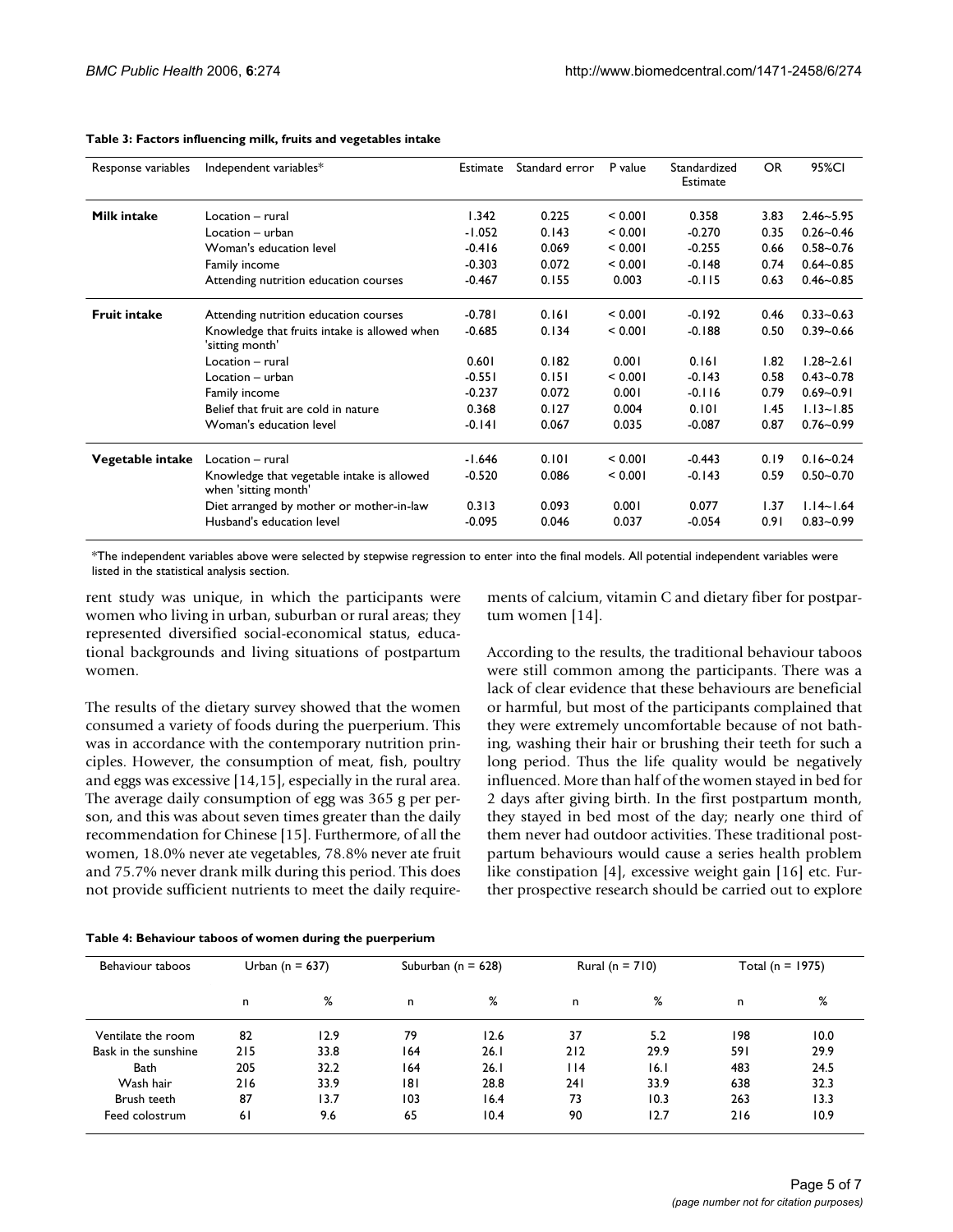| Response variables                            | Independent variables                   | Estimate | Standard error | P value | Standardized<br>Estimate | <b>OR</b> | 95%CI         |
|-----------------------------------------------|-----------------------------------------|----------|----------------|---------|--------------------------|-----------|---------------|
| Get up within<br>2 days after giving<br>birth | Husband's education level               | $-0.162$ | 0.052          | 0.002   | $-0.093$                 | 0.85      | $0.77 - 0.94$ |
|                                               | $Location - rural$                      | 0.614    | 0.113          | < 0.001 | 0.163                    | 1.85      | $1.48 - 2.31$ |
|                                               | Cesarean delivery                       | 1.137    | 0.113          | < 0.001 | 0.294                    | 3.12      | $2.50 - 3.89$ |
|                                               | Having serious obstetric complication   | 0.457    | 0.171          | 0.007   | 0.074                    | 1.58      | $1.13 - 2.21$ |
| <b>Physical exercises</b>                     | Woman's education level                 | $-0.332$ | 0.054          | 0.001   | $-0.206$                 | 0.72      | $0.65 - 0.80$ |
|                                               | $Location - urban$                      | $-0.873$ | 0.117          | < 0.001 | $-0.225$                 | 0.42      | $0.33 - 0.53$ |
|                                               | Receiving postpartum visits             | $-0.378$ | 0.150          | 0.012   | $-0.076$                 | 0.69      | $0.51 - 0.92$ |
| <b>Behaviour taboos</b>                       | Woman's education level                 | 0.297    | 0.049          | < 0.001 | 0.183                    | 1.35      | $1.22 - 1.48$ |
|                                               | Location – urban                        | $-0.273$ | 0.114          | 0.017   | $-0.071$                 | 0.76      | $0.61 - 0.95$ |
|                                               | Having serious obstetric complication   | $-0.408$ | 0.167          | 0.014   | $-0.066$                 | 0.67      | $0.48 - 0.92$ |
|                                               | Receiving postpartum visits             | 0.336    | 0.131          | 0.011   | 0.067                    | 1.40      | $1.08 - 1.81$ |
|                                               | Attending health care education courses | 0.826    | 0.110          | < 0.001 | 0.199                    | 2.28      | $1.84 - 2.83$ |

#### **Table 5: Factors influencing health behaviours**

\*The independent variables above were selected by stepwise regression to enter into the final models. All potential independent variables were listed in the statistical analysis section.

the relationship between traditional postpartum practices and women's health outcomes.

The factors that influence the postpartum dietary and health behaviours were studied. The traditional postpartum convalescent concepts impacted women's postpartum dietary and health behaviours greatly, especially those who residing in rural area or being less educated. Higher education level was positively associated with milk and fruit intake, doing physical exercises and not complying with traditional behaviour taboos. This is in accordance with the published report [17]. Why did higher levels of education translate into not following some of the traditional postpartum practices? The assumption is that better educated women have a better understanding and resources, therefore, a better acceptance of updated health care information.

Living in rural area was negatively associated with the consumption of milk and fruit, as well as getting up within two days after giving birth. Despite the economic reforms that have been taken place in the recent decades, the economical development in rural area is lagging behind the urban, and transportation is not as convenient as that of urban area. Therefore, rural women are in a relatively closed environment as compared to their urban counterparts. They have less access to modern ideas and information. Furthermore, a lower education level is more frequent among rural women. Nevertheless, living in a rural area was positively associated with vegetable intake. This is most likely because a higher proportion of families in this area grow vegetables for self-eating, vegetables are their daily basic foods in addition to rice. Thus, strategies promoting milk and fruit intake should be targeted specifically to women with a lower level of education and to those who live in rural area.

Postpartum home visit plays an important role in helping women to change behaviours. It was positively associated with doing physical exercises and not adhering to traditional behaviour taboos. Therefore, postpartum visits should be extended to all the puerperal women.

Attendance at nutrition and health care education courses resulted in an increased consumption of fruit and a decreased tendency of complying with behaviour taboos. Health education influences one's nutrition and health care knowledge, behaviour and attitude toward postpartum practices. Thus, when promoting contemporary postpartum practices, health education courses should be encouraged.

Higher education level of husbands was positively associated with consumption of vegetables and getting up within two days after delivery. Puerperal diet arranged by mother or mother-in-law was the negative influencing factor of vegetable intake. These results suggested that husbands as well as other family members should also be involved in health education courses to ensure their support for the postpartum women and a positive attitude toward contemporary postpartum practices.